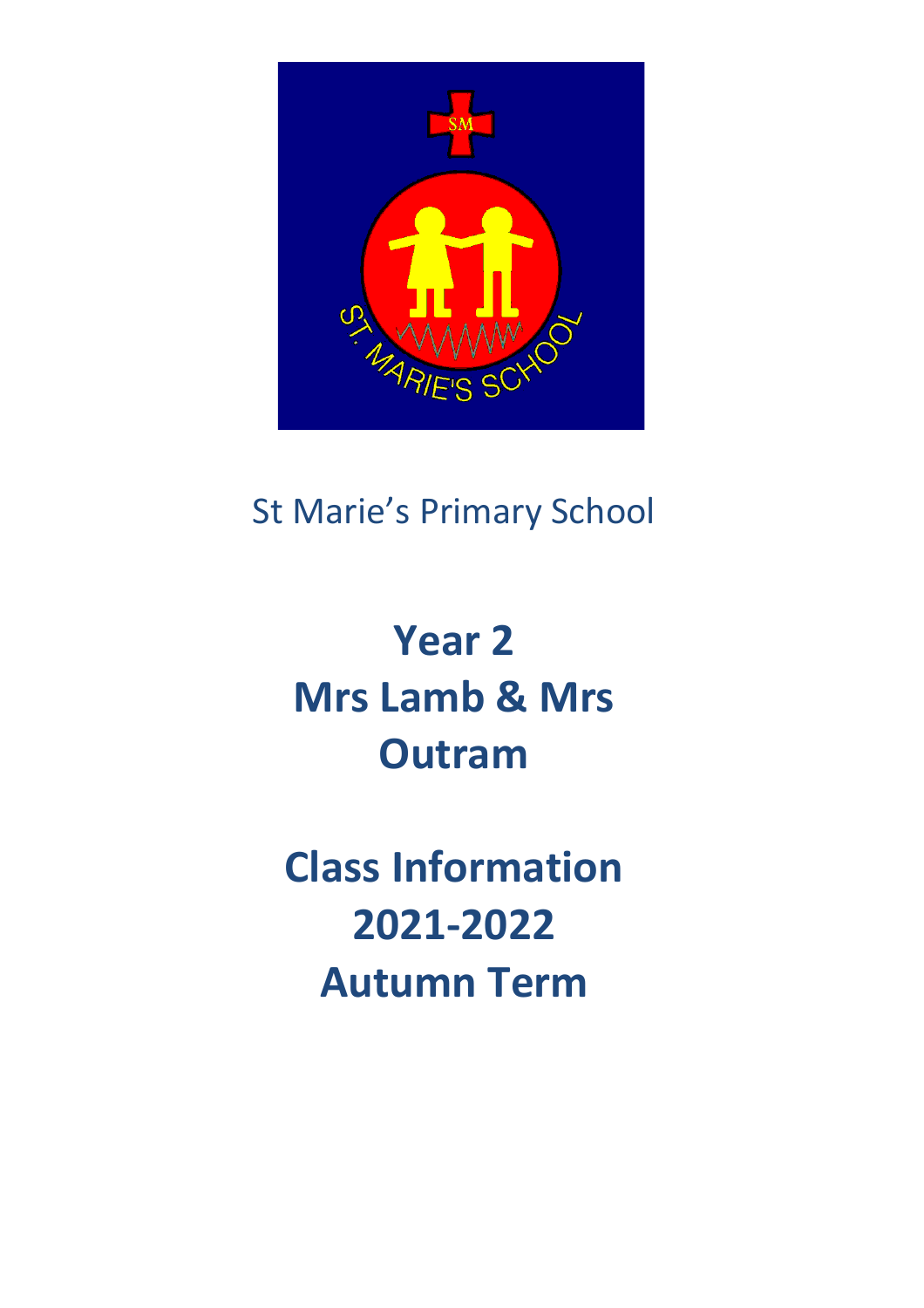# **Year 2 Autumn Term 2020**

Classroom Teachers Monday, Tuesday, Wednesday -- Mrs Outram Alternate Wednesdays, and Thursday, Friday- Mrs Lamb

### Teaching Assistant

Mrs Garnett will be working with the class Monday to Friday.

In addition, Miss Moxon (Student Teacher), and other members of staff, will work with small groups of children during the week.

It has been lovely to welcome all the children into Y2! They have all settled back into school routines and learning really well. We still have some routines, like handwashing and good ventilation, which can make our day slightly different, but everything is much more like usual now.

We are aware that school was interrupted over the last 18 months, and that children will have had different experiences of learning. We have an 'emotional check-in' in our classroom and make time to discuss children's anxieties, questions and feelings. As a school we had already made great strides in promoting good mental health for all and will be continuing to promote this as appropriate within Year Two. For example, the first two books we focus on in Literacy are 'The Huge Bag of Worries' and 'The Colour Monster; both these books deal with feelings of worry, anxiety and fear and we discuss these emotions and how to deal with them successfully.

In this first term, we are checking children's knowledge of Year One objectives, whilst introducing Year Two objectives as appropriate. Where necessary we will be teaching Year One concepts that children have not mastered.

Our Topic focus for the Autumn term is 'Under the Sea' and many aspects of the curriculum will be linked to this idea. Within this topic we will have a particular focus on Art and Design.

We look forward to working with you in Year Two. Please do not hesitate to contact us if you have any questions or queries.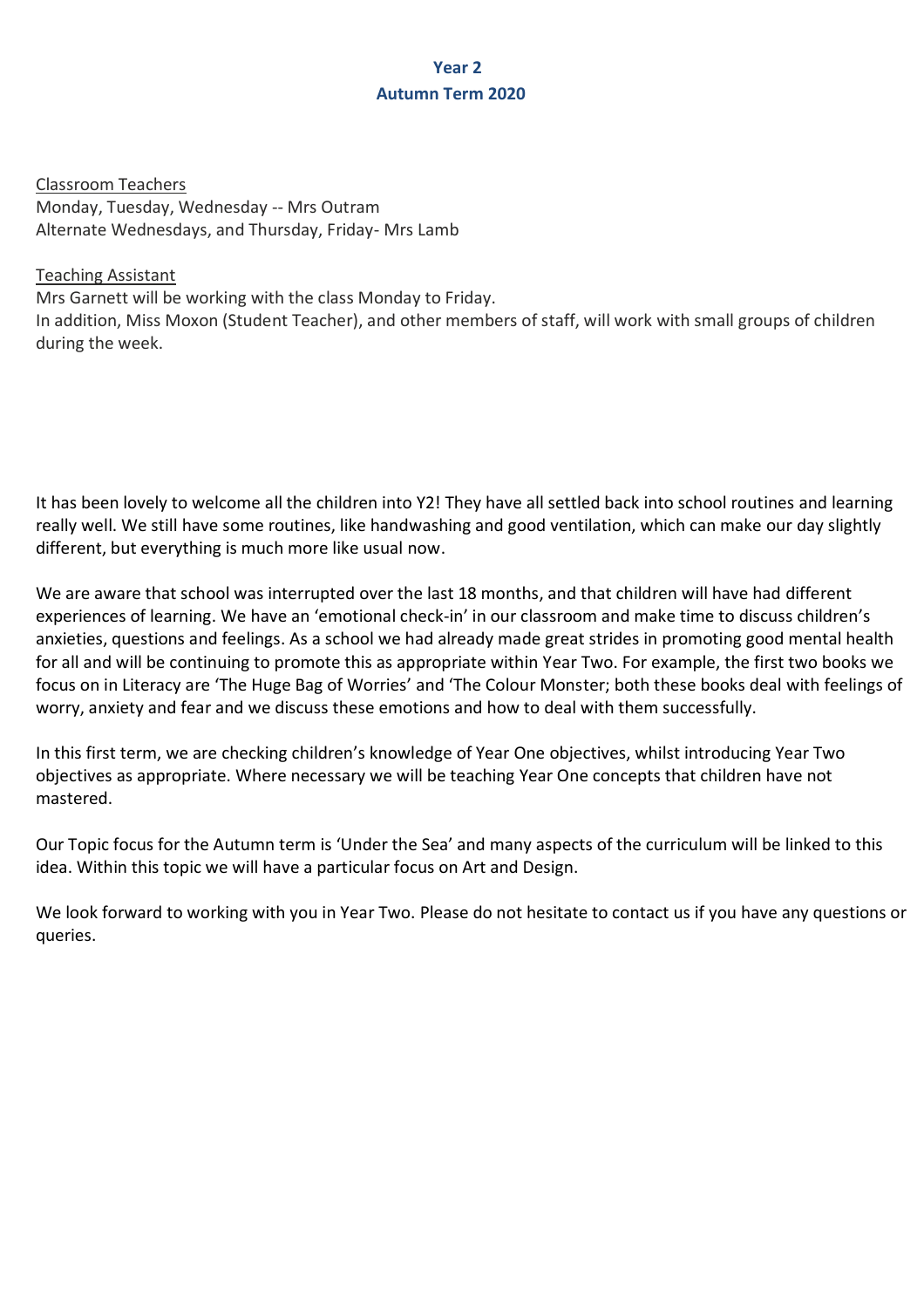# **Homework**

The Government's recommended time allocation, based on current good practice, is set out in Homework: Guidelines for Primary Schools and Secondary Schools, and we endeavor to follow this guidance in the amount of time that we ask pupils to spend on their homework. These guidelines and the types of activities that children might be expected to undertake are given below.

Years 1 and 2: 1 hour per week

Activities: Reading, Phonics, Spelling, other literacy and number work, RE Work, topic related work. Homework will not, in general, be used to finish off work started in class.

The school believes that a regular pattern is important, particularly for English and Mathematics.

#### **Homework expectations:** (Year 2)

- Reading every night.
- Over the term continue to practice the common spellings. A spelling sheet will be sent home each Thursday and we will check progress th<sub>o</sub>llowing Monday. The following Monday
- Another piece of work, which will usually be maths, English or an activity to support other in

 $\bullet$ 

**In this class, homework (including Reading Records) should be returned each Wednesday. Homework (including Reading Records and spelling lists) will be sent home on a Thursday.**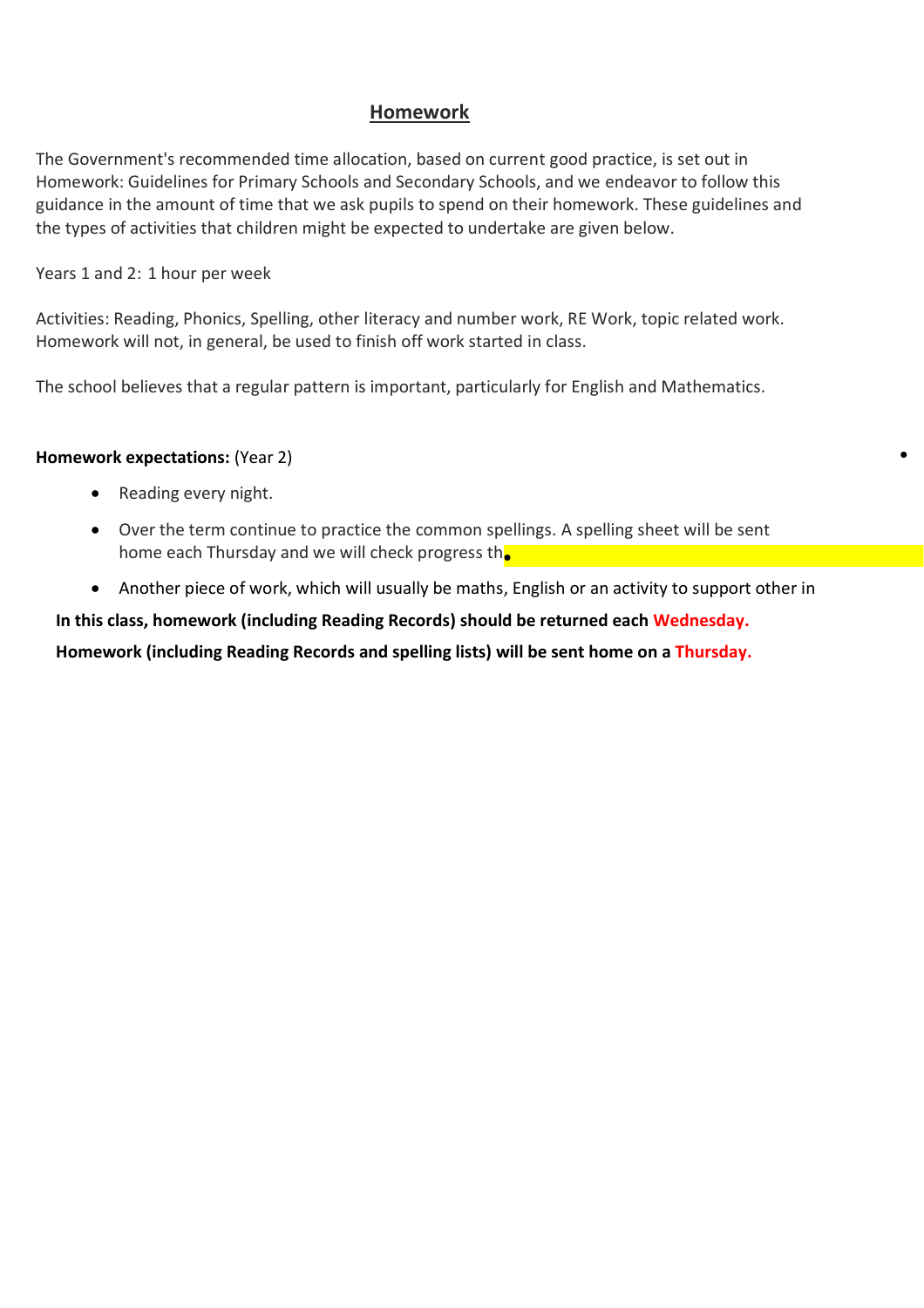## Year 2 Key Vocabulary

|           | <b>English Key Vocabulary</b> | <b>Mathematics Key Vocabulary</b> |                           |  |  |
|-----------|-------------------------------|-----------------------------------|---------------------------|--|--|
| statement | adjective                     | partition                         | addition/ plus/           |  |  |
| fiction   | conjunction                   | tens                              | subtraction/ minus        |  |  |
| fact:     | question mark                 | ones                              | division/ sharing         |  |  |
| noun      |                               | value/worth                       | multiplication/ groups of |  |  |

| <b>RE Topic Words</b> | <b>Science Topic Words</b><br><b>Topic Key Vocabulary</b> |          |  |
|-----------------------|-----------------------------------------------------------|----------|--|
| beginning             | materials                                                 | explore  |  |
| Creation              | properties                                                | design   |  |
| friend                | uses                                                      | develop  |  |
| family                |                                                           | evaluate |  |
|                       |                                                           | artist   |  |
|                       |                                                           |          |  |

| This term, we will be learning about                                                                                                                                                                                                                                                                                                                                                                                                                                                                                                                                                 |                                                                                                                                                                                                                                                                                                                                                                                                                                                                                                                                                                                     |                                                                                                                                                                                                                                                                                                                                                |  |  |  |  |  |
|--------------------------------------------------------------------------------------------------------------------------------------------------------------------------------------------------------------------------------------------------------------------------------------------------------------------------------------------------------------------------------------------------------------------------------------------------------------------------------------------------------------------------------------------------------------------------------------|-------------------------------------------------------------------------------------------------------------------------------------------------------------------------------------------------------------------------------------------------------------------------------------------------------------------------------------------------------------------------------------------------------------------------------------------------------------------------------------------------------------------------------------------------------------------------------------|------------------------------------------------------------------------------------------------------------------------------------------------------------------------------------------------------------------------------------------------------------------------------------------------------------------------------------------------|--|--|--|--|--|
| <b>Religious Education</b>                                                                                                                                                                                                                                                                                                                                                                                                                                                                                                                                                           | <b>English</b>                                                                                                                                                                                                                                                                                                                                                                                                                                                                                                                                                                      | <b>Mathematics</b>                                                                                                                                                                                                                                                                                                                             |  |  |  |  |  |
| We are following the scheme of<br>work for RE entitled 'Come and<br>See.' This term we start with the<br>unit of 'Beginnings' which<br>includes developing our<br>knowledge of the Creation Story.<br>Other topics include 'Signs and<br>Symbols' looking at baptism,<br>Judaism and 'Preparations' -<br>focusing on Advent, preparing to<br>celebrate Christmas.                                                                                                                                                                                                                    | Children will continue to develop<br>reading, spelling and writing skills in<br>smaller Read Write Inc groups each<br>day. Children have been assessed and<br>are working in appropriate groups.<br>Children are also taught literacy skills<br>in their class group where we will link<br>this to our topic themes. We will also<br>be recapping on $Y1$ objectives -<br>capital letters, gaps between words<br>and full stops. We will also be<br>teaching correct letter formation in<br>hand writing lessons.                                                                   | This term we will be covering the<br>following topics:<br>Number within 100<br>Addition and subtraction of 2-digit<br>numbers<br>Addition and subtraction word<br>problems<br>Measures: length<br>Graphs<br>Multiplication and division (2, 5 and<br>10)                                                                                       |  |  |  |  |  |
| <b>Science</b>                                                                                                                                                                                                                                                                                                                                                                                                                                                                                                                                                                       | <b>Computing and Online Safety</b>                                                                                                                                                                                                                                                                                                                                                                                                                                                                                                                                                  | <b>Physical Education and Sport</b>                                                                                                                                                                                                                                                                                                            |  |  |  |  |  |
| <b>Uses of everyday materials</b><br>Children will compare the<br>suitability of some everyday<br>materials for particular uses.<br>Plastic & fabrics are looked at<br>in detail. We will think about<br>new uses for materials.<br>Animals, including humans<br>We will discuss how animals<br>have offspring that grow into<br>adults & think about how<br>children have changed since<br>they were babies. We will<br>look at life cycles & find out<br>what animals need to survive.<br>Finally, we study balanced<br>diets & exercise, which help<br>keep humans fit & healthy. | <b>Presentation Skills</b><br>We focus first on important<br>computer skills needed for safe<br>and effective computer use.<br>We introduce/recap further<br>skills concerning the use of<br>folders, typing and altering font<br>and images and saving work.<br>Children will learn the skills<br>needed to create a simple<br>presentation.<br><b>Computer Art</b><br>Children will have the opportunity to<br>learn about reproducing the painting<br>styles of great artists using computer<br>programs. We will learn various skills,<br>including how to alter the formatting | In PE this term, the children will<br>take part in a variety of activities in<br>athletics and then begin to practise<br>movements and routines in<br>gymnastics and dance. The children<br>will learn and repeat simple skills<br>and actions with increasing control<br>and coordination and understand<br>why it is important to be active. |  |  |  |  |  |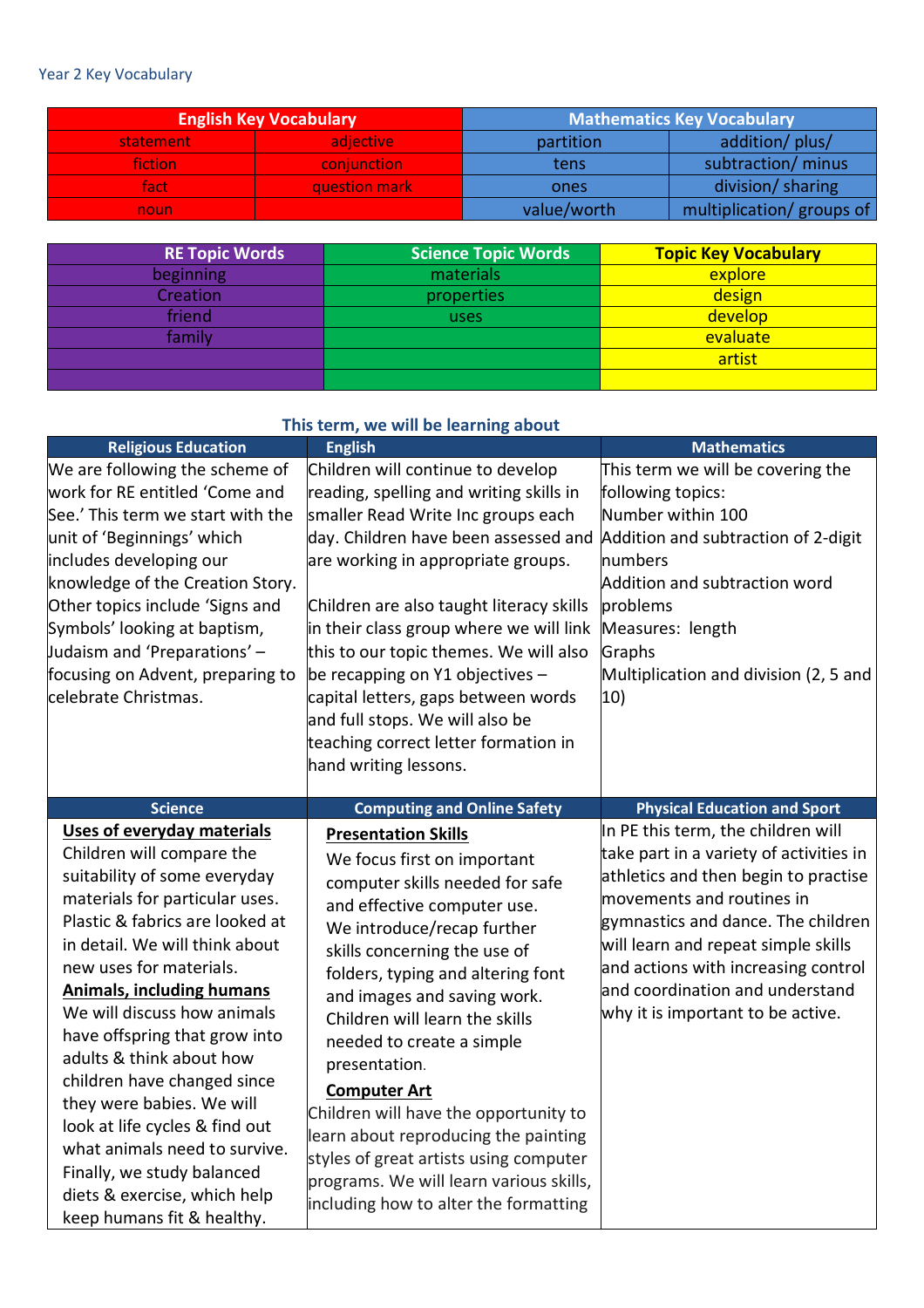| (This topic will continue into<br>the Spring term)                                                                                                                                                                                                                                                                                                                                                                                                                                                                                                                                                                                                                                                                                                                                | of a tool to adjust the colour or size<br>and how to manipulate shapes and<br>objects to recreate an art style.<br>Each lesson focuses upon a different<br>artist and their particular style.                                                                                                                                                                 |                                                                                                                                                                                                                                                                                                                                                                                                                                                                                                                                                                                                                                                                                                                     |
|-----------------------------------------------------------------------------------------------------------------------------------------------------------------------------------------------------------------------------------------------------------------------------------------------------------------------------------------------------------------------------------------------------------------------------------------------------------------------------------------------------------------------------------------------------------------------------------------------------------------------------------------------------------------------------------------------------------------------------------------------------------------------------------|---------------------------------------------------------------------------------------------------------------------------------------------------------------------------------------------------------------------------------------------------------------------------------------------------------------------------------------------------------------|---------------------------------------------------------------------------------------------------------------------------------------------------------------------------------------------------------------------------------------------------------------------------------------------------------------------------------------------------------------------------------------------------------------------------------------------------------------------------------------------------------------------------------------------------------------------------------------------------------------------------------------------------------------------------------------------------------------------|
| <b>History</b>                                                                                                                                                                                                                                                                                                                                                                                                                                                                                                                                                                                                                                                                                                                                                                    | <b>French</b>                                                                                                                                                                                                                                                                                                                                                 | Art / D&T                                                                                                                                                                                                                                                                                                                                                                                                                                                                                                                                                                                                                                                                                                           |
| The Gunpowder Plot:<br>children will develop their<br>knowledge and understanding<br>of this significant event in<br>British history. The children<br>will increase their awareness<br>of the past by finding out<br>about Guy Fawkes and other<br>significant individuals<br>involved in the plot, such as<br><b>Robert Catesby and Thomas</b><br>Percy. They will deepen their<br>understanding of the events<br>of the Gunpowder Plot<br>through several speaking and<br>listening activities, such as hot<br>seating and role play, as well<br>as sequencing events and<br>designing posters. A lesson on<br>how bonfire night has been<br>celebrated in Britain since the<br>1930s is also designed to<br>consolidate their knowledge<br>of changes within living<br>memory. | This term the children will begin<br>to learn a variety of French<br>vocabulary and sentence<br>structures. They will be focusing<br>on learning French phonics, read<br>and say their numbers up to ten<br>and hold a basic conversation with<br>someone. Towards the end of the<br>term, the children will begin<br>learning some basic nouns in<br>French. | Within our theme of 'Under the<br>Sea' we will be focusing on the<br>following learning:<br>We will develop and evaluate our<br>sketches, with an awareness of<br>shadows, light and dark. We will<br>explore how to make as many tones<br>of one colour as possible (using<br>white) & to darken colours without<br>using black.<br>We will use collage materials to<br>overlap and overlay, to create<br>different effects. Children will learn<br>how to use a simple running stitch<br>when sewing.<br>They will observe and express their<br>own ideas of natural and man-made<br>3D forms. We will explore how to<br>make a rubbing to show some<br>texture and pattern, with another<br>colour added on top. |